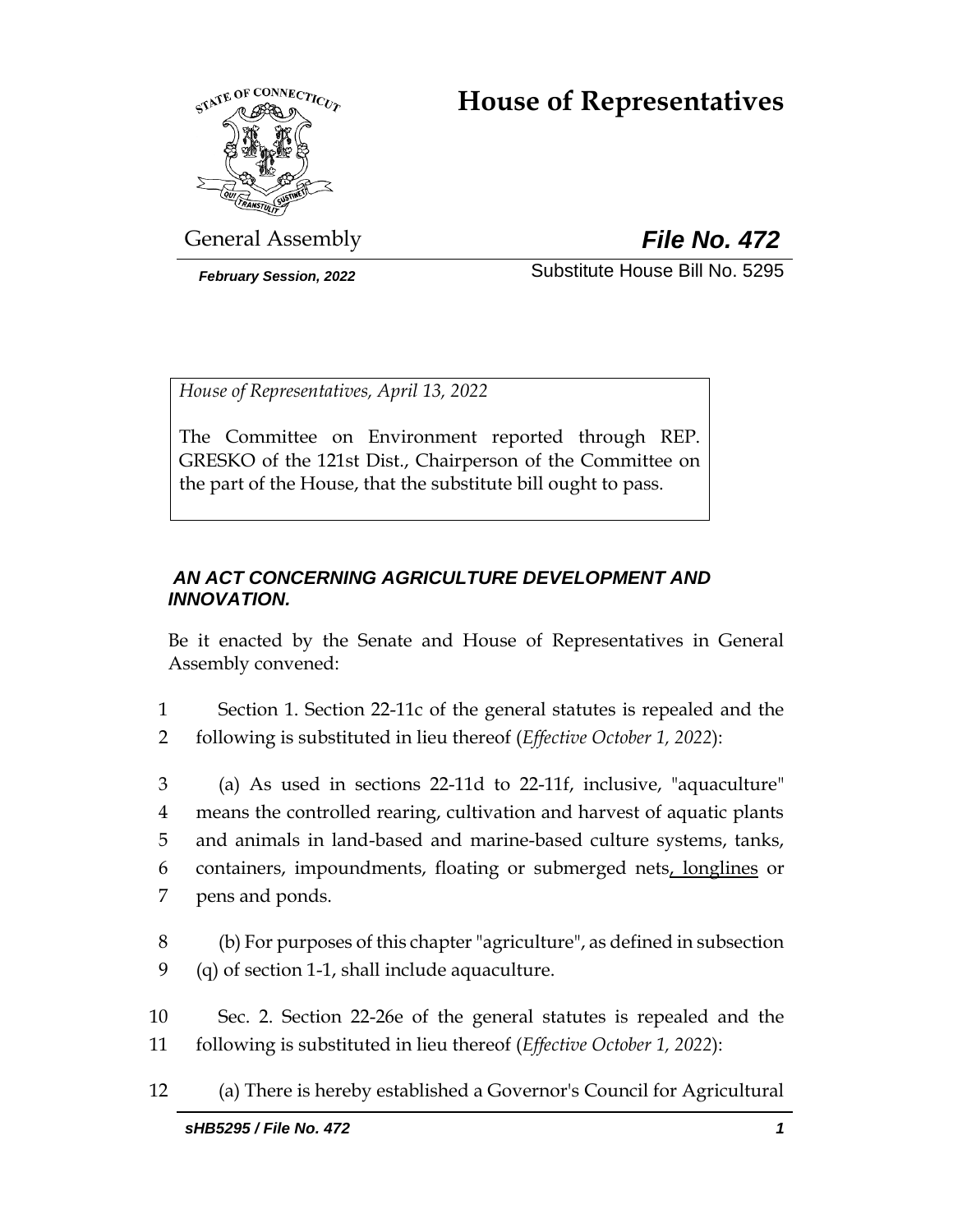**[**Development for advisory**]** Development and Innovation within the Department of Agriculture for administrative purposes only, consisting of the following members: (1) The Commissioner of Agriculture, who shall serve as the chairperson of the council, (2) the dean of the College of Agriculture and Natural Resources at The University of Connecticut, or the dean's designee, who shall serve as co-vice-chairperson, (3) the chairperson of the Connecticut **[**Milk Promotion Board**]** Farm Bureau, or the chairperson's designee, (4) six members appointed by the Governor, **[**who shall each be actively engaged in agricultural production,**]** (5) one member appointed by the speaker of the House of Representatives, **[**who shall be engaged in agricultural processing,**]** (6) one member appointed by the president pro tempore of the Senate, **[**who shall be engaged in agricultural marketing,**]** (7) one member appointed by the majority leader of the House of Representatives, **[**who shall be engaged in agricultural sales,**]** (8) one member appointed by the majority leader of the Senate, **[**who shall be from a trade association,**]** (9) one member appointed by the minority leader of the House of Representatives, **[**who shall be from the green industry, and**]** (10) one member appointed by the minority leader of the Senate, **[**who shall be actively engaged in agricultural education**]** and (11) the director of the Connecticut Agricultural Experiment Station, who shall serve as the co-vice-chairperson.

 (b) The council shall make recommendations to the Department of Agriculture on ways to increase **[**the percentage of consumer dollars spent on Connecticut-grown fresh produce and farm products, including, but not limited to, ways to increase the amount of money spent by residents of the state on locally-grown farm products, by 2020, to not less than five per cent of all money spent by such residents on food**]** agriculture in the state by developing innovative market opportunities including, but not limited to, urban agriculture, integration and adoption of new technologies, controlled environment agriculture, and diversification of products and opportunities. The council shall also make recommendations concerning the development, diversification and promotion of **[**agricultural products, programs and enterprises**]** agriculture in this state and shall provide for an interchange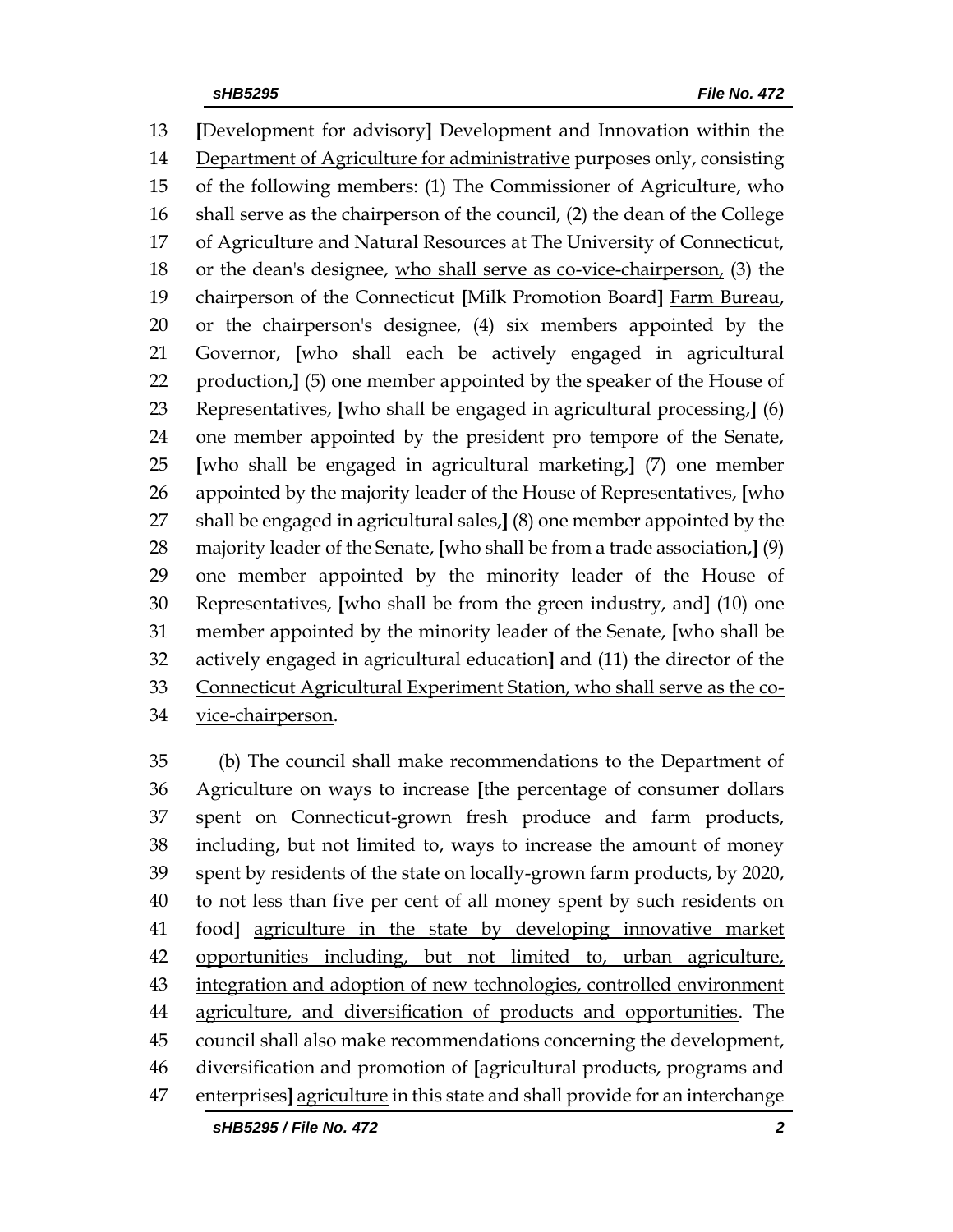of ideas from the various commodity groups and organizations represented. (c) The council shall meet not less than once per calendar quarter and (1) as often as deemed necessary by the chairperson, or (2) upon a call 52 for such a meeting by a quorum of the membership of the council. Any vacancy in the membership of the council shall be filled by the **[**Governor**]** applicable appointing authority. The members shall serve without compensation or reimbursement for expenses. Any member absent from more than two meetings in a calendar year shall be deemed to have resigned. Sec. 3. Section 22-61d of the general statutes is amended by adding subsection (d) as follows (*Effective July 1, 2022*):

 (NEW) (d) (1) No person shall sell, offer for sale, expose for sale or transport for sale any agricultural or vegetable seed or seed used for lawn or turf purposes that is not labeled in accordance with the provisions of section 22-61c.

 (2) Any such labeling described in subdivision (1) of this subsection shall be performed by a person who is registered with the Commissioner of Agriculture.

 (3) Any person who labels seed pursuant to subdivision (2) of this subsection shall register annually with the Commissioner of Agriculture. The application for a seed labeler registration shall be submitted to the commissioner in a manner and on a form prescribed by the commissioner. The application shall be accompanied by a fee of one hundred dollars. All seed labeler registrations shall expire on March thirty-first of each year.

 Sec. 4. Subsection (d) of section 26-57a of the general statutes is repealed and the following is substituted in lieu thereof (*Effective October 1, 2022*):

 (d) Until such time as regulations are adopted pursuant to subsection (a) of this section, any person may import one or more reindeer into the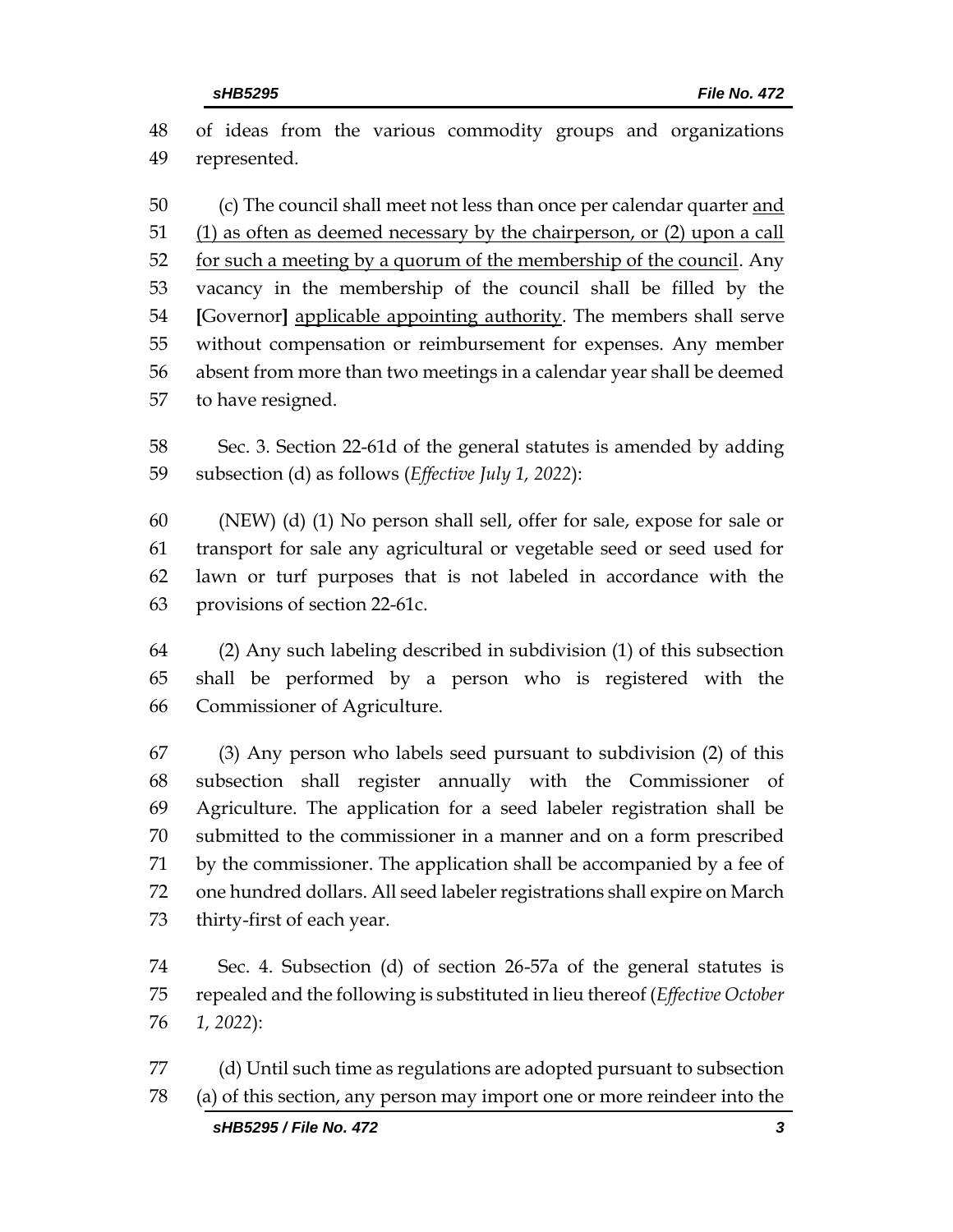state during the period commencing on Thanksgiving Day of each year and ending on the immediately following New Year's Day, or for a 81 period of time not to exceed seven days, provided (1) any reindeer so imported pursuant to this subsection is subsequently exported from the state no later than a week following the end of such period, and (2) such importation complies with the following requirements: Each reindeer so imported (A) is individually identified by a permanent metal ear tag, legible tattoo or microchip, (B) possesses a certified veterinary report of inspection documenting an inspection that occurred at least one day and not more than thirty days prior to entry into the state, (C) possesses documentation that verifies such reindeer (i) comes from a herd that is free of both tuberculosis and brucellosis, or (ii) tested negative for tuberculosis and brucellosis at least one day and not more than thirty days prior to entry into the state, and (D) possesses documentation that the originating herd participated in a state chronic wasting disease monitoring program (i) not less than the prior three years if from a state or province not known to have chronic wasting disease, or (ii) not less than the prior five years if from a state or province known to have chronic wasting disease outbreaks.

 Sec. 5. Section 22-345 of the general statutes is repealed and the following is substituted in lieu thereof (*Effective October 1, 2022*):

 Any **[**blind, deaf or mobility impaired**]** person with a disability who is the owner or keeper of a dog which **[**has been trained and educated to guide and assist such person in traveling upon the public streets or highways or otherwise**]** is a service animal for such person, is in training to become a service animal or is enrolled in a program described in section 17a-22ee shall receive a license and tag for such dog from the town clerk of the town where such dog is owned or kept. Such license and tag shall be issued in accordance with the provisions of section 22- 340, and no fee shall be required of the owner or keeper of any such dog. 109 When any such dog has not been previously licensed, by the town clerk to whom application is being made, such town clerk shall not license such dog or issue to the owner a license and tag unless **[**written evidence is exhibited to such clerk that the dog is trained and educated and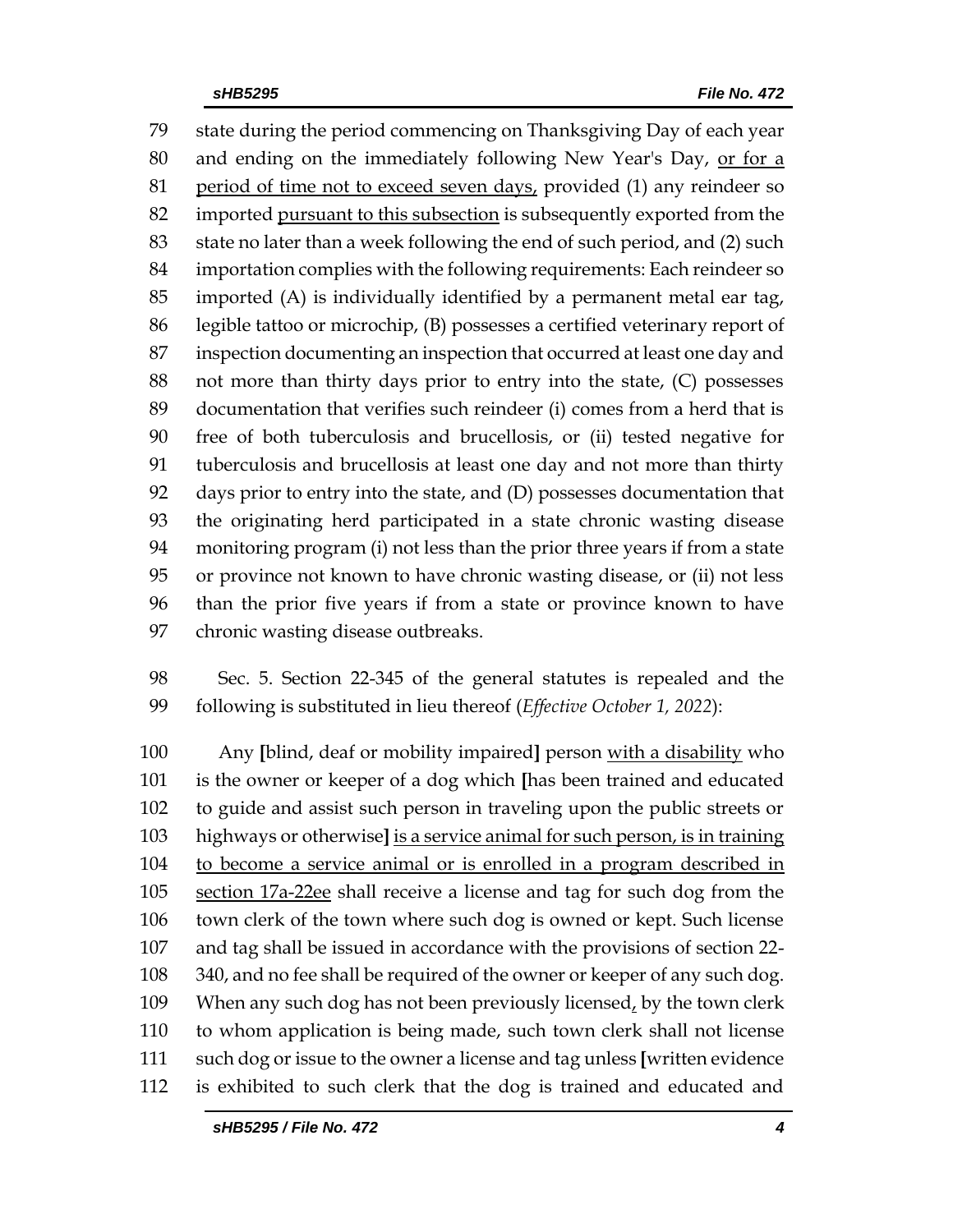intended in fact to perform such guide service for such applicant**]** such person provides confirmation to the town clerk that such dog is a service animal, is in training to become a service animal or is enrolled in a program described in section 17a-22ee. Any person who has a dog placed with such person temporarily, including for breeding purposes, by a nonprofit organization established for the purpose of training or educating guide dogs to so assist **[**blind, deaf or mobility impaired**]** persons with disabilities shall receive a license and tag for such dog from the town clerk of the town where such dog is kept. Such license and tag shall be issued in accordance with the provisions of section 22-340, and no fee shall be required for such license and tag, provided such person presents **[**written evidence**]** confirmation that such dog was placed with such person by such organization. **[**As used in this section and section 46a-44, "deaf person" means a person who cannot readily understand spoken language through hearing alone and who may also have a speech defect which renders such person's speech unintelligible to most people with normal hearing.**]**

 Sec. 6. (*Effective from passage*) The Commissioner of Agriculture shall convene a working group with the Connecticut Town Clerks Association for the purpose of developing a plan to create a state-wide online dog licensing portal. The commissioner shall serve as the chairperson of such working group and shall convene the first meeting of such working group not later than ninety days after the effective date of this section. Such working group shall consist of representatives of the Department of Agriculture and members of the Connecticut Town Clerks Association and any other person or organization deemed necessary by the commissioner. Such plan shall include, but not be limited to, provisions for the pre-use testing of the portal described in this section by each category of intended users of such portal and a recommendation for a date to implement the use of such portal on a state-wide basis. Not later than January 1, 2023, the commissioner shall submit such plan to the joint standing committee of the General Assembly having cognizance of matters relating to the environment in addition to any requisite legislative proposals that are consistent with the components of such plan.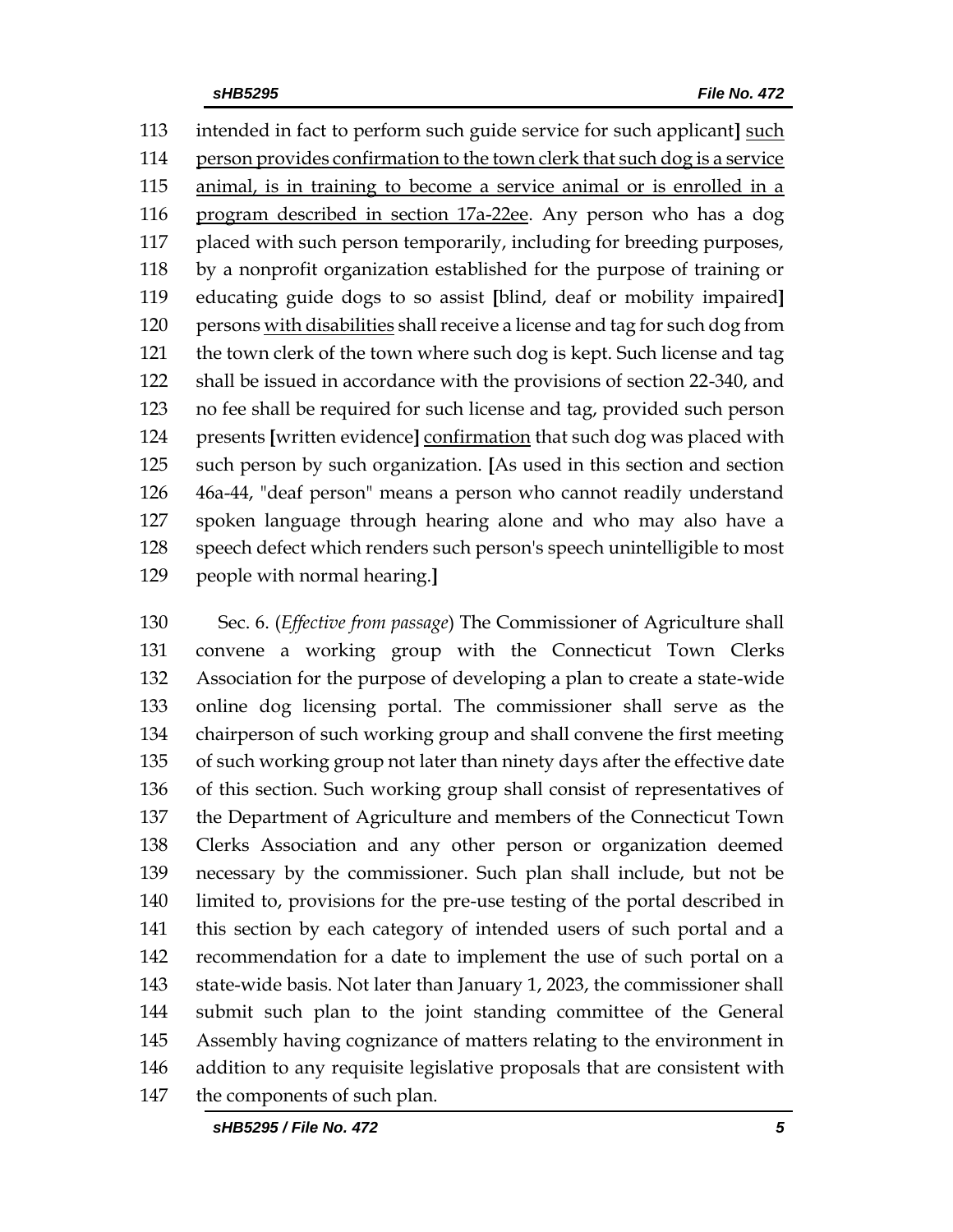148 Sec. 7. Sections 22-11e and 26-192m of the general statutes are 149 repealed. (*Effective from passage*)

| This act shall take effect as follows and shall amend the following<br>sections: |                 |                  |  |  |  |
|----------------------------------------------------------------------------------|-----------------|------------------|--|--|--|
|                                                                                  |                 |                  |  |  |  |
| Section 1                                                                        | October 1, 2022 | $22-11c$         |  |  |  |
| Sec. 2                                                                           | October 1, 2022 | 22-26e           |  |  |  |
| Sec. 3                                                                           | July 1, 2022    | $22-61d$         |  |  |  |
| Sec. 4                                                                           | October 1, 2022 | $26 - 57a(d)$    |  |  |  |
| Sec. 5                                                                           | October 1, 2022 | 22-345           |  |  |  |
| Sec. 6                                                                           | from passage    | New section      |  |  |  |
| Sec. 7                                                                           | from passage    | Repealer section |  |  |  |

*ENV Joint Favorable Subst.*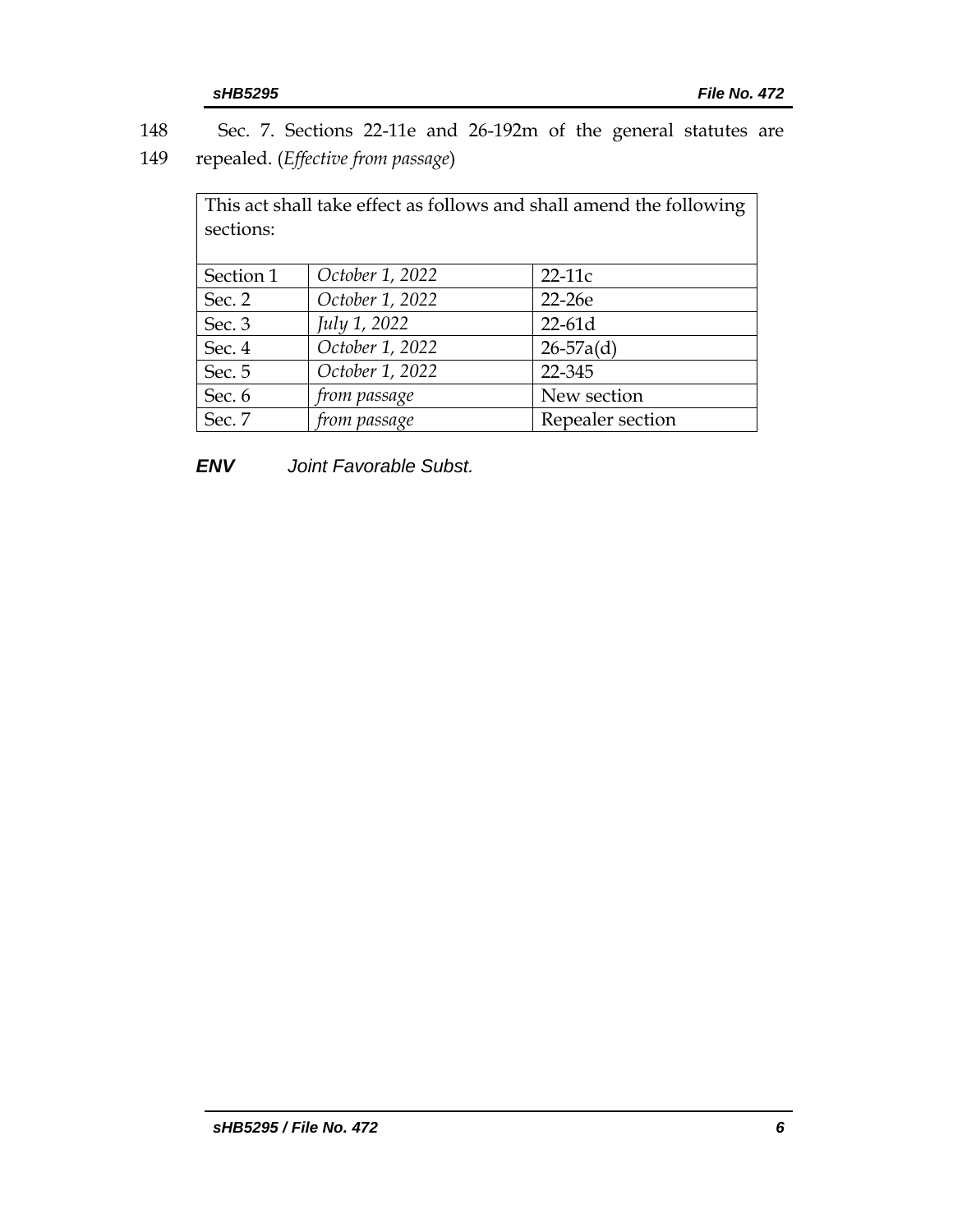*The following Fiscal Impact Statement and Bill Analysis are prepared for the benefit of the members of the General Assembly, solely for purposes of information, summarization and explanation and do not represent the intent of the General Assembly or either chamber thereof for any purpose. In general,*  fiscal impacts are based upon a variety of informational sources, including the analyst's professional *knowledge. Whenever applicable, agency data is consulted as part of the analysis, however final products do not necessarily reflect an assessment from any specific department.*

### *OFA Fiscal Note*

#### *State Impact:*

| <b>Agency Affected</b>    | <b>Fund-Effect</b> | FY 23 \$  | FY 24 \$  |
|---------------------------|--------------------|-----------|-----------|
| Department of Agriculture | GF - Revenue       | Potential | Potential |
|                           | Impact             | Minimal   | Minimal   |

Note: GF=General Fund

#### *Municipal Impact:*

| <b>Municipalities</b>  | Effect  | FY 23 \$  | FY 24 \$  |
|------------------------|---------|-----------|-----------|
| Various Municipalities | Revenue | Less than | Less than |
|                        | Loss    | \$100     | \$100     |

#### *Explanation*

The bill makes various changes to agriculture-related laws.

**Section 3** prohibits anyone from selling any agricultural, vegetable, lawn, or turf seed unless it is labeled under current laws. Existing law currently prohibits the sale of unlabeled seeds. It requires seed labelers to register annually with DoAg and sets the registration fee at \$100. A violation of this provision is subject to a fine of \$100 for the first offense and \$200 for each subsequent offense. The bill could result in a minimal revenue gain to the resources of the General Fund associated with new registrations and to the extent violations occur.

Current law requires town clerks to provide free dog licenses and tags for dogs that belong to anyone who is blind, deaf, or mobilityimpaired and that have been trained to guide their owner. Currently, \$1 of each dog license flows to municipalities, and \$5 flows to the general fund. **Section 5** of the bill expands eligibility for free municipal dog licenses if the dog is a therapy animal enrolled in the Animal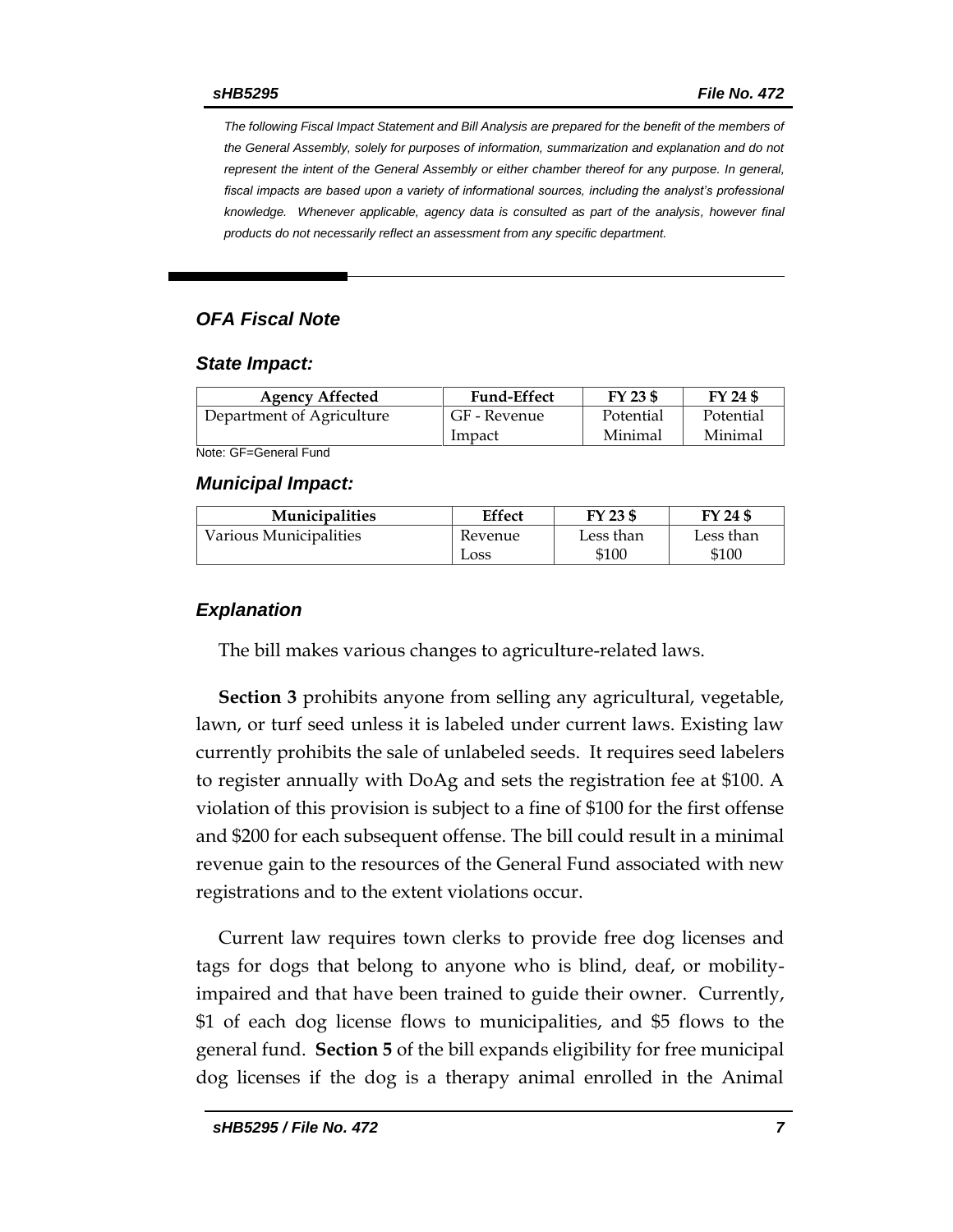Assistance Intervention Program administered by the Department of Children and Families (DCF). There are 12 dogs currently enrolled in the DCF program.

The bill makes other changes that are not anticipated to result in a fiscal impact on the state or municipalities.

#### *The Out Years*

The annualized ongoing fiscal impact identified above would continue into the future subject to the number of new seed registrations, any violations, and the number of dogs enrolled in the DCF program.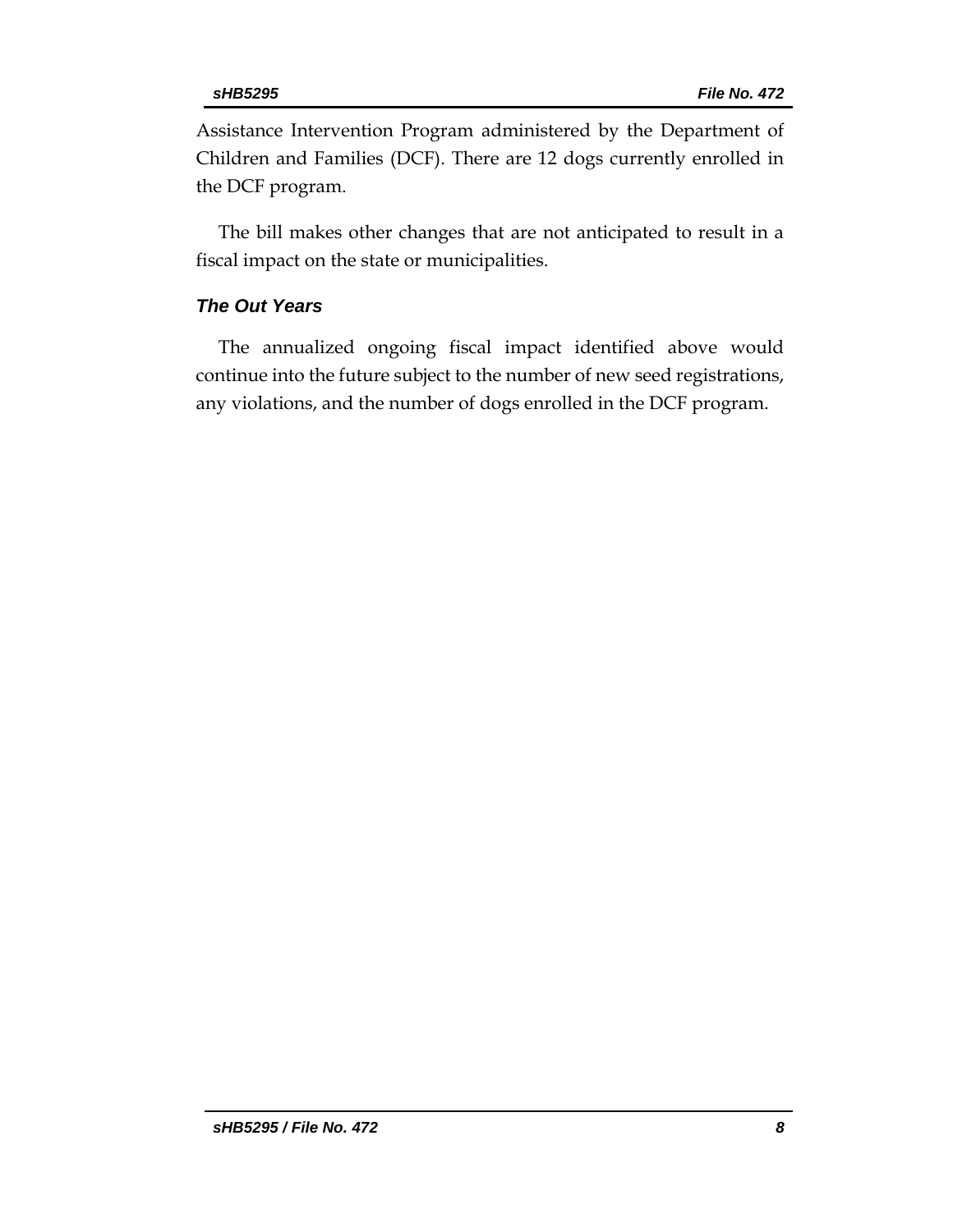### **OLR Bill Analysis sHB 5295**

### *AN ACT CONCERNING AGRICULTURE DEVELOPMENT AND INNOVATION.*

### **SUMMARY**

This bill makes a variety of changes in agriculture-related statutes.

The bill reconstitutes the Governor's Council for Agricultural Development. It renames it the Governor's Council for Agricultural Development and Innovation; places it within the Department of Agriculture (DoAg) for administrative purposes only; changes its membership, including by eliminating the specified qualifications for appointees; and revises its purposes.

Additionally, the bill does the following:

- 1. prohibits anyone from selling or transporting for sale, any agricultural, vegetable, lawn, or turf seed unless it is labeled in accordance with state law by a seed labeler, who must register annually with DoAg;
- 2. allows people to import reindeer into the state anytime of the year, for up to seven days at a time, instead of only between Thanksgiving and New Year's Day;
- 3. requires town clerks to provide a person with a disability a license and tag, at no cost, for his or her dog that is a service animal, animal in training to become a service animal, or therapy animal enrolled in the Department of Children and Families (DCF) Animal Assistance Intervention Program;
- 4. requires the DoAg commissioner to convene a working group with the Connecticut Town Clerks Association to develop a plan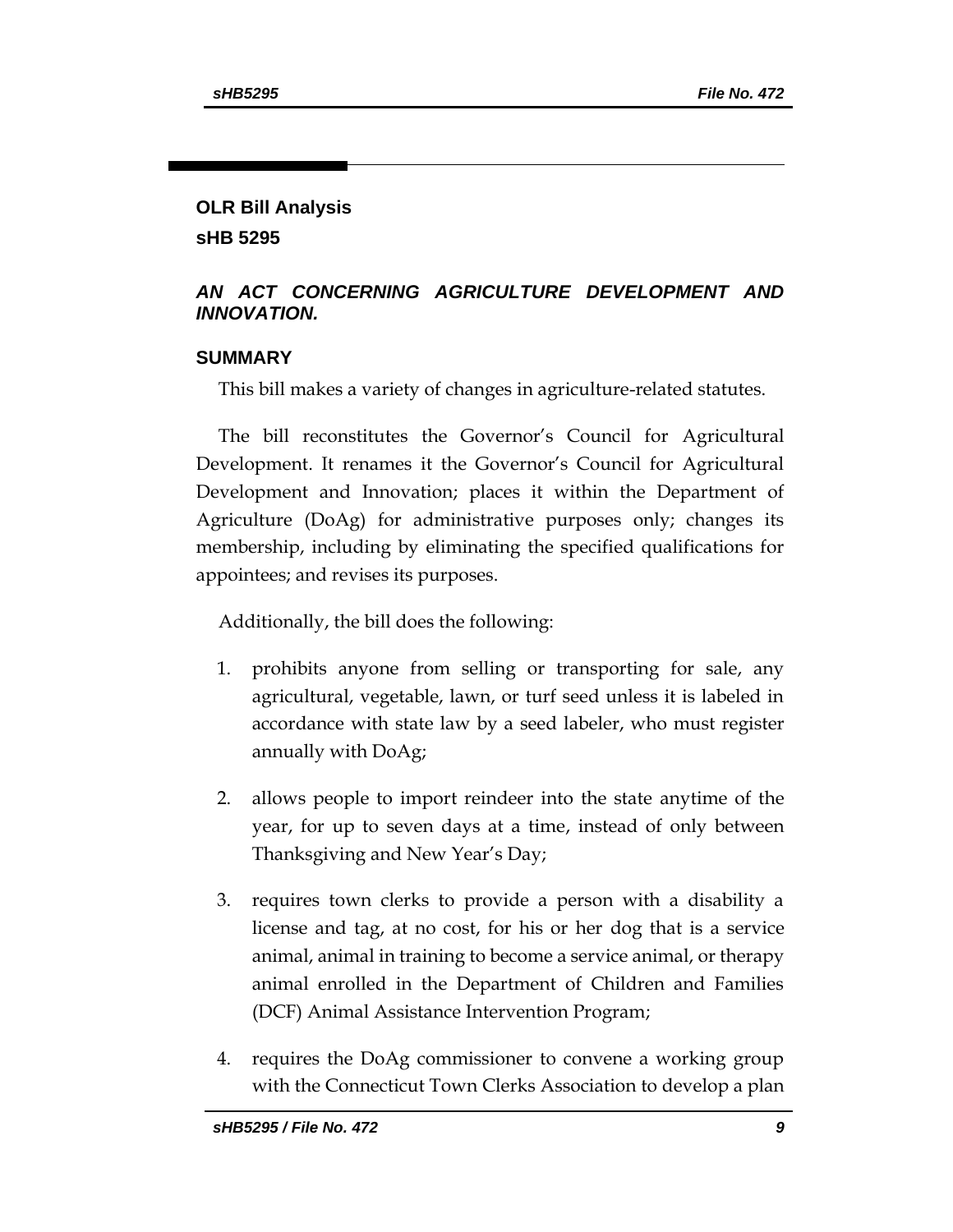for a statewide online dog licensing portal; and

5. repeals the Interagency Aquaculture Coordinating Committee and the Aquaculture Advisory Council.

Lastly, the bill makes other minor and technical changes.

EFFECTIVE DATE: October 1, 2022, except the seed law provisions are effective July 1, 2022, and the provisions establishing a dog licensing working group and repealing the aquaculture committee and council are effective upon passage.

### **§ 1 — AQUACULTURE INCLUDES LONGLINES**

The bill expands the definition of aquaculture to include longlines (long, heavy fishing lines, often with hooks). Thus, aquaculture operations may use longlines when rearing, cultivating, or harvesting aquatic plants or animals. By law, (1) they may already use other equipment (e.g., tanks, containers, nets) and (2) "agriculture" includes "aquaculture" for purposes of various DoAg statutes.

### **§ 2 — COUNCIL FOR AGRICULTURAL DEVELOPMENT AND INNOVATION**

The bill renames the Governor's Council for Agricultural Development as the Governor's Council for Agricultural Development and Innovation, places it within DoAg for administrative purposes only, and revises its purposes.

Under current law, the council makes recommendations to DoAg on ways to increase the amount spent on CT-Grown products. The bill instead requires that the council's recommendations be about ways to increase agriculture in the state by developing innovative market opportunities (e.g., urban agriculture, controlled agriculture, adopting new technologies, diversifying products).

As under existing law, the council must meet at least quarterly. The bill also requires it to meet as often as the chairperson (i.e., the DoAg commissioner) deems necessary or whenever a membership quorum requests to meet.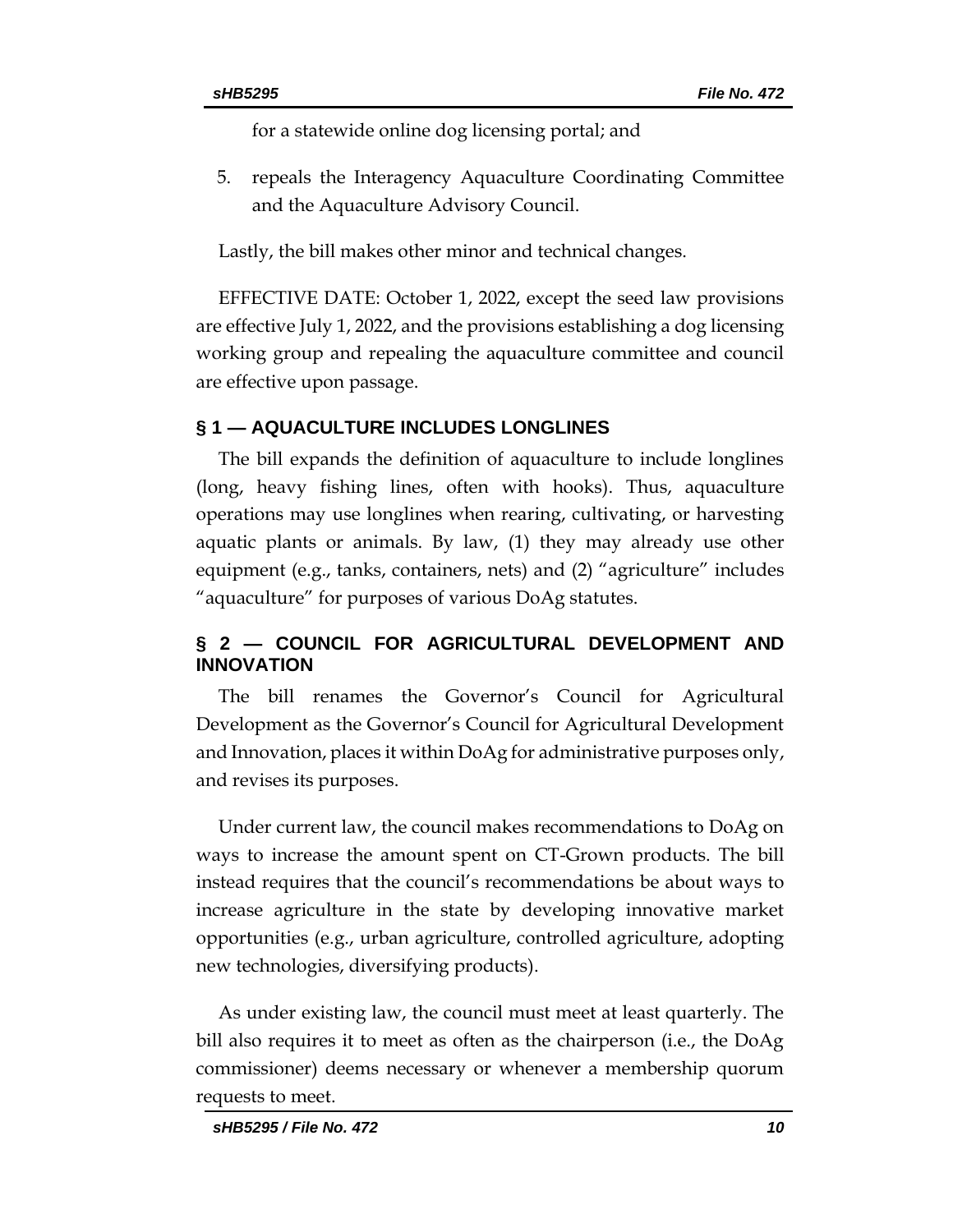#### *Membership*

The bill changes the council's membership by (1) adding the Connecticut Agricultural Experiment Station (CAES) director as the 16th member and (2) replacing the Milk Promotion Board chairperson with the Farm Bureau's chairperson. It names the CAES director and UConn's College of Agriculture and Natural Resources dean (or the dean's designee) co-vice-chairpersons.

The bill also eliminates the specified qualifications for the six gubernatorial and six legislative appointees. Current law generally requires appointees to have experience in agricultural production, processing, marketing, sales, or education.

The bill requires that the applicable appointing authorities, rather than only the governor, fill vacancies.

#### **§ 3 — SEEDS AND SEED LABELERS**

The bill prohibits anyone from selling, or offering, exposing, or transporting for sale, any agricultural, vegetable, lawn, or turf seed unless it is labeled in accordance with state law by a registered seed labeler. (Existing law already prohibits the sale of unlabeled seeds, and exempts some seeds from the labeling requirements, in certain circumstances (CGS  $\S$ § 22-61d(a) & -61f).)

The bill requires seed labelers to register annually with the DoAg commissioner. It sets the registration fee at \$100 and specifies that registrations expire each March 31.

A violation of the above provisions is subject to a fine of \$100 for the first offense and \$200 for each subsequent offense (CGS § 22-61j). Among other enforcement provisions, existing law also allows seed control officers to issue "stop sale" orders for seeds that do not comply with the law's labeling and other requirements (CGS §§ 22-61g to -61i).

### **§ 4 — REINDEER IMPORTATION**

Existing law allows people to import reindeer into the state between Thanksgiving and New Year's Day. The bill additionally allows people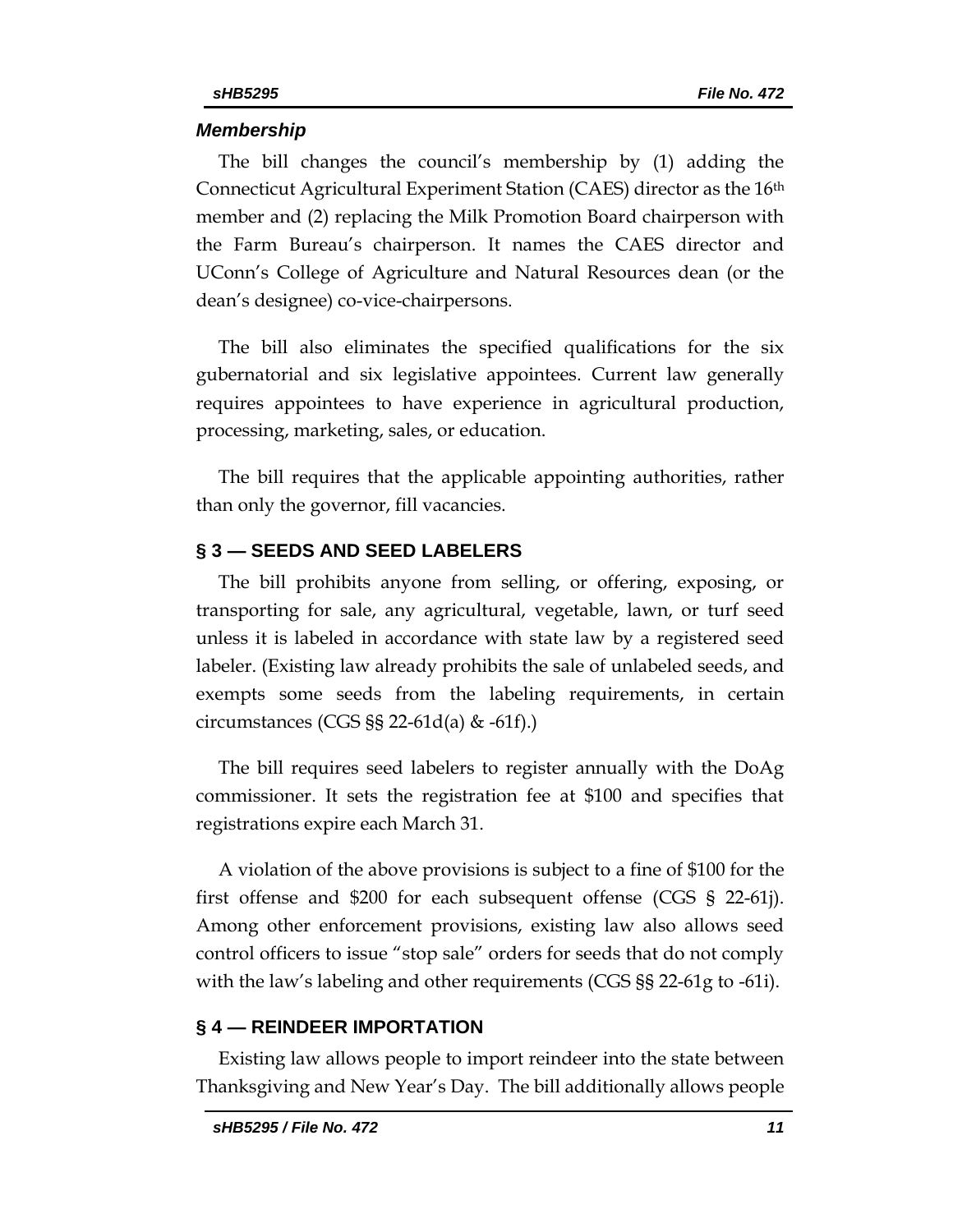to do so for up to seven days at a time anytime of the year. The importation must comply with state law requirements (e.g., reindeer identification, veterinary reports, health documentation for the originating herd).

## **§ 5 — LICENSES FOR SERVICE AND THERAPY ANIMALS**

Current law requires town clerks to provide a license and tag, at no cost, for any dog that (1) belongs to or is kept by any person who is blind, deaf, or mobility-impaired and (2) has been trained and educated to guide and assist the person with traveling on public streets. The bill instead requires town clerks to provide a person with a disability a license and tag, at no cost, for his or her dog that is (1) a service animal, (2) animal in training to become a service animal, or (3) therapy animal enrolled in DCF's Animal Assistance Intervention Program.

Under DCF's program, a "therapy animal" is trained to provide comfort to individuals who (1) experienced mental, physical, or emotional trauma; (2) witnessed, or have been a victim of, an act of violence; or (3) have behavioral health care needs (CGS § 17a-22ee). The bill does not define "service animal," but presumably it means a dog that is individually trained to do work or perform tasks to benefit an individual with a disability, which is the federal definition (28 C.F.R. § 35.104).

Current law prohibits town clerks from licensing dogs in this manner if they have not been licensed before without written evidence that the dog is trained, educated, and intended to perform guide service for the applicant. The bill instead requires the applicant, in cases where the dog has not been licensed before, to provide the town clerk with confirmation that the dog is a service animal, in training to become a service animal, or enrolled in DCF's program.

# **§ 6 — DOG LICENSING WORKGROUP**

The bill requires the DoAg commissioner to convene a working group with the Connecticut Town Clerks Association, and other people or organizations the commissioner deems necessary, to develop a plan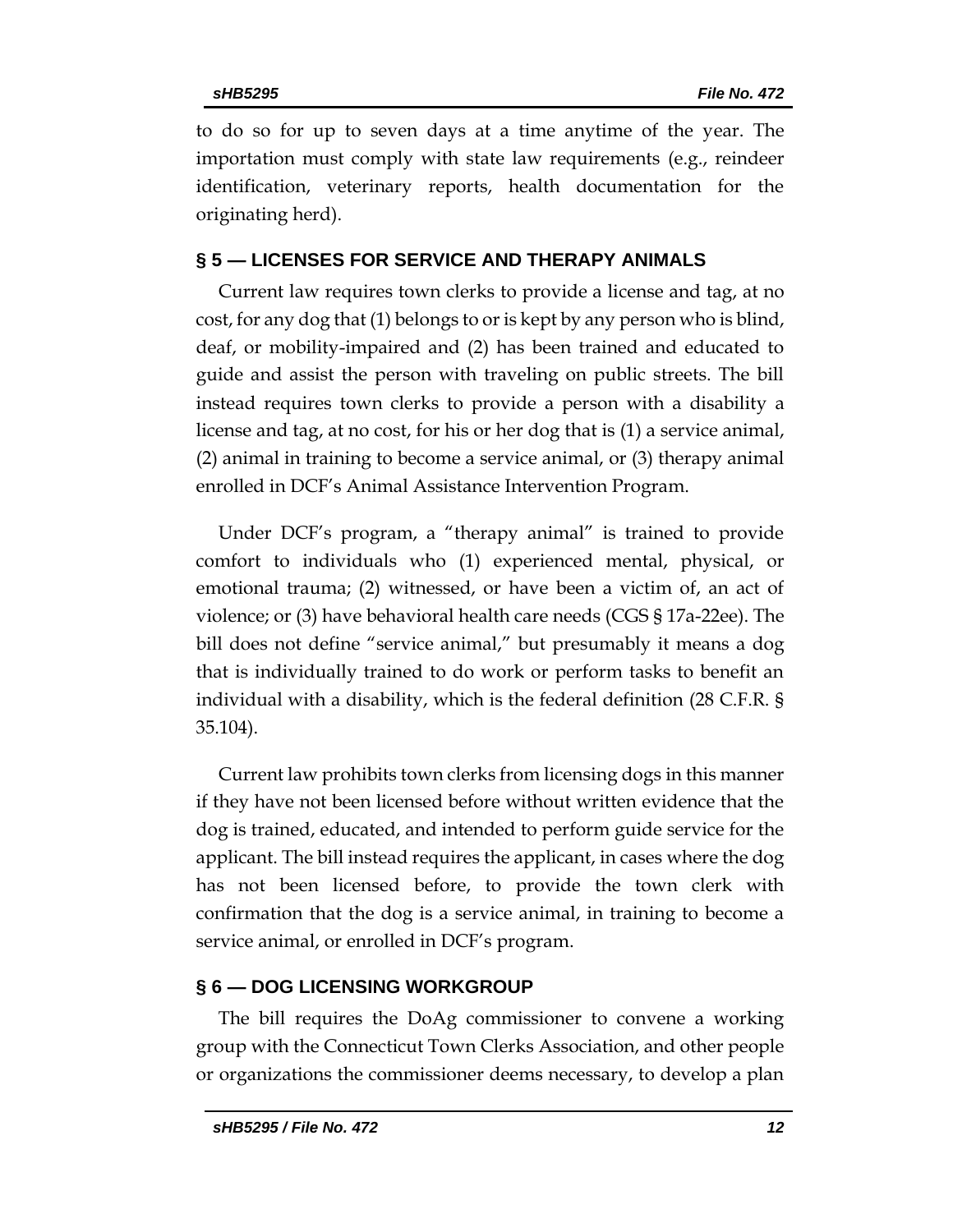for a statewide online dog licensing portal. The commissioner must serve as the chairperson and convene the first meeting within 90 days after the bill's passage.

Under the bill, the plan must provide for (1) pre-use testing of the portal by each category of intended users and (2) a statewide implementation date. The commissioner must submit the plan and related legislative proposals to the Environment Committee by January 1, 2023.

#### **§ 7 — PROVISIONS REPEALED**

The bill repeals both the Interagency Aquaculture Coordinating Committee (CGS § 22-11e) and the Aquaculture Advisory Council (CGS § 26-192m).

By law, the interagency committee is (1) comprised of DoAg, the Department of Energy and Environmental Protection, and the Department of Economic and Community Development and (2) required to develop and enhance aquaculture in the state. The advisory council is required to, among other things, (1) develop a plan to expand the shellfish industry in the state, (2) review the state's shellfish leasing process and make recommendations about it, and (3) provide recommendations on DoAg's Bureau of Aquaculture policies. In practice, the committee has not been active for several years and the council never convened.

#### **BACKGROUND**

#### *Related Bill*

sHB 5232 (File 81), favorably reported by the Human Services Committee, broadens the applicability of protections and provisions related to guide dogs or assistance dogs by replacing references to these throughout the general statutes with the federally defined term "service animal." It also applies certain existing provisions to service animals in training. (It modifies a dog licensing law differently than this bill.)

### **COMMITTEE ACTION**